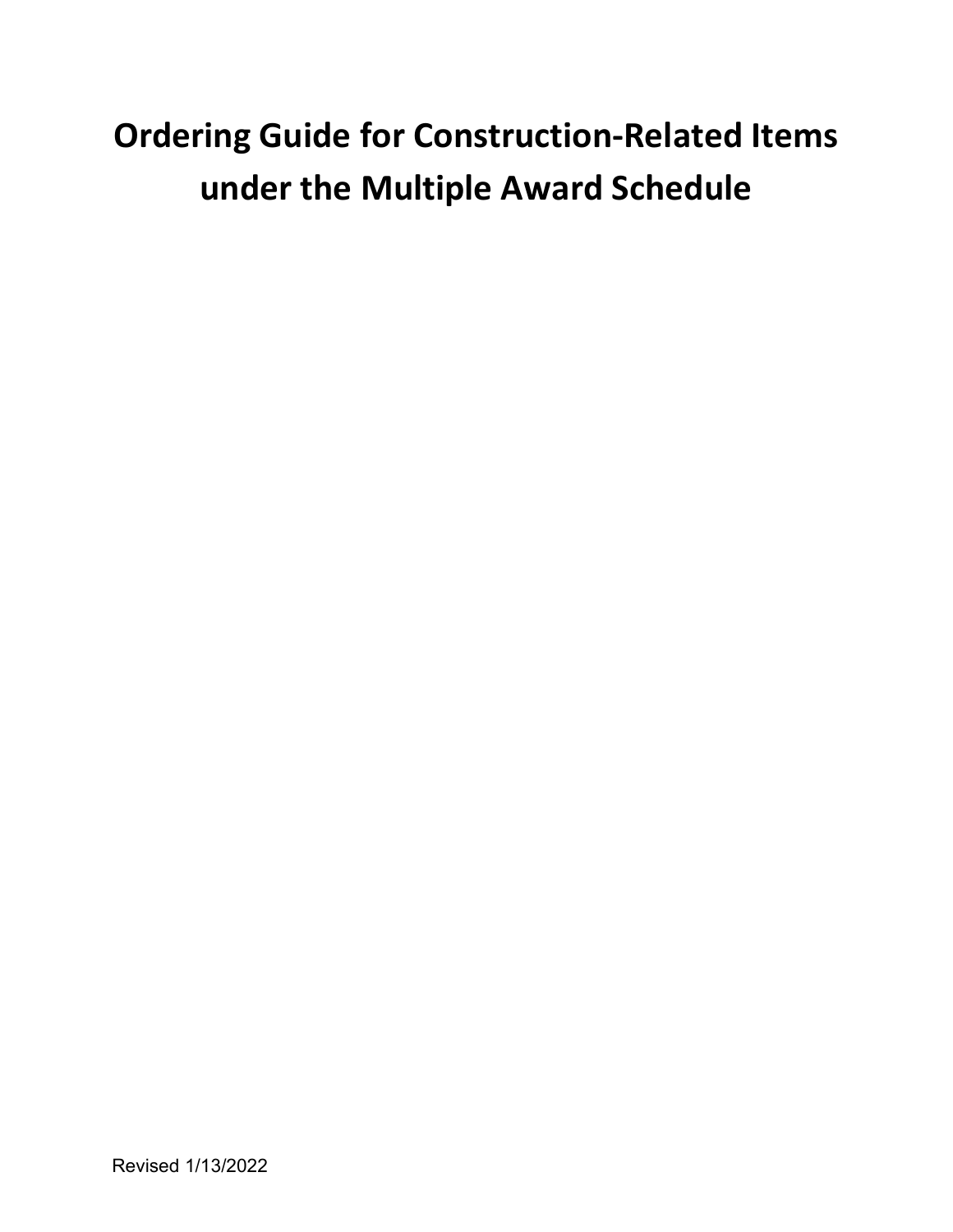

# Table of Contents

| 2.3 Work is Not Complex or Related to a Significant Portion of the Facility 5     |  |
|-----------------------------------------------------------------------------------|--|
|                                                                                   |  |
| 2.5 Work is Not in a GSA Public Building Service (PBS) leased space 6             |  |
| 2.6 If Desired Work is in Federally Owned Space Managed by GSA PBS and            |  |
| 2.7 Any Applicable Davis-Bacon and Miller Act Clauses are Included                |  |
|                                                                                   |  |
|                                                                                   |  |
| 4.0 Quick Reference for Use of Ancillary Repair and Alterations (ANCRA) SIN 7     |  |
| Section B - Installation and Site Preparation Services (SIN 238910)  8            |  |
| 1.0 Introduction to Installation and Site Preparation Services (SIN 238910)  8    |  |
|                                                                                   |  |
| 1.2 Allowable Categories for Installation and Site Preparation Services 8         |  |
| 2.0 Guidance for Use of Installation and Site Preparation Services (SIN 238910) 9 |  |
|                                                                                   |  |
|                                                                                   |  |
| 2.3 Any Applicable Davis-Bacon and Miller Act Clauses are Included 10             |  |
|                                                                                   |  |
|                                                                                   |  |
|                                                                                   |  |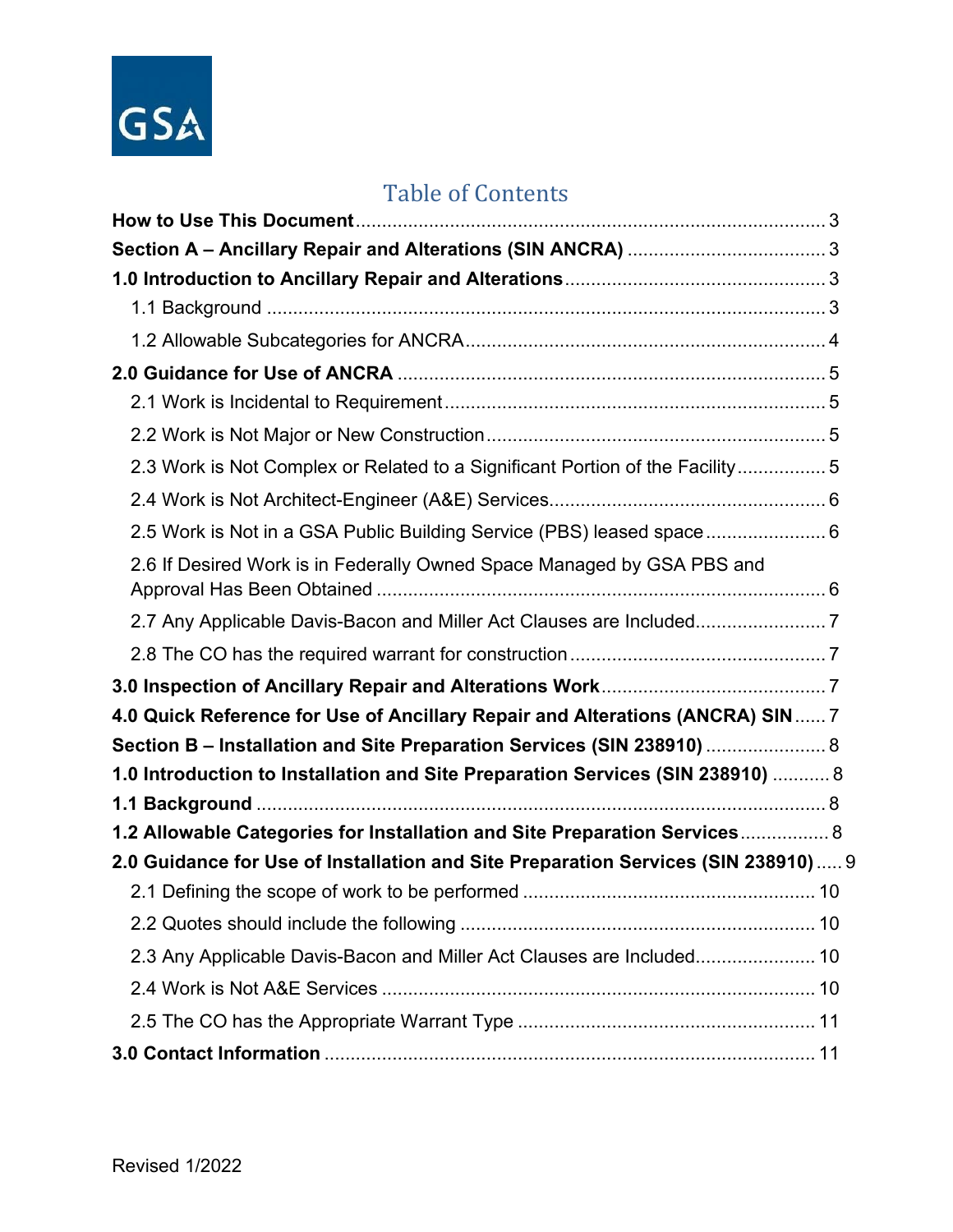#### <span id="page-2-0"></span>**How to Use This Document**

This document serves as a customer guide when planning a procurement for Ancillary Repair and Alterations, Installation and Site Preparation, and Roofing Products and Services Solutions.

#### <span id="page-2-1"></span>**Section A – Ancillary Repair and Alterations (SIN ANCRA)**

#### <span id="page-2-3"></span><span id="page-2-2"></span>**1.0 Introduction to Ancillary Repair and Alterations**

#### **1.1 Background**

 The ANCRA SIN provides customers the ability to obtain comprehensive and flexible solutions under the Multiple Award Schedule (MAS). It also saves time by simplifying the acquisition process. The ANCRA SIN is only available to support task/delivery orders issued against a select number of subcategories (see section 1.2 below).

#### ANCRA is defined as:

 *installation of products or services. These services are non-complex in nature, such as routine ordering limitations and information, refer to the Special Ordering Procedures/Ordering Guide Includes ancillary repair and alteration services ordered in conjunction with the delivery, or painting, carpeting, simple hanging of drywall, basic electrical or plumbing work, landscaping. For posted on [www.gsa.gov.](http://www.gsa.gov/)* 

 *Management, Industrial Products, Industrial Products and Services Maintenance and Repair, Office Services, Logistical Services and Laboratory Equipment. Ancillary Repair and Alteration services provided under this SIN must be ancillary to products or services purchased under one or more of Services provided under this SIN must be purchased in conjunction with items under the subcategories of Facilities Supplies, Facilities Solutions, Facilities Services, Structures, Facilities Maintenance and Repair, Furniture Services, Flooring, Machinery and Components, Fuel these subcategories and are not permitted to supplement products or services provided under the remaining subcategories.* 

 *parking lots and other facilities; (2) complex R&A of entire facilities or significant portions of as stated in Federal Acquisition Regulation (FAR) Part 36. Ancillary services, incidentals, and Applicable clauses associated with FAR Subpart 22.4 have been incorporated into this SIN; however, specific wage determinations are not included, and ordering activities are directed to review the FAR, agency supplemental regulations and any other relevant guidance to ensure that all applicable clauses and other requirements are incorporated at the order level based on the specific circumstances of their requirement. Agencies executing orders under the contract must observe any agency- specific approvals, thresholds, or funding restrictions associated with real property work, such as/for example, the use of operation and maintenance (O&M) funds for unspecified military construction. This SIN excludes services including (1) major or new construction of buildings, roads, facilities, and (3) Architectural Engineering Services (A&E) under the Brooks Architect-Engineers Act equipment rental may only be ordered in conjunction with or in support of products or services purchased under the Federal Supply Schedule contract.*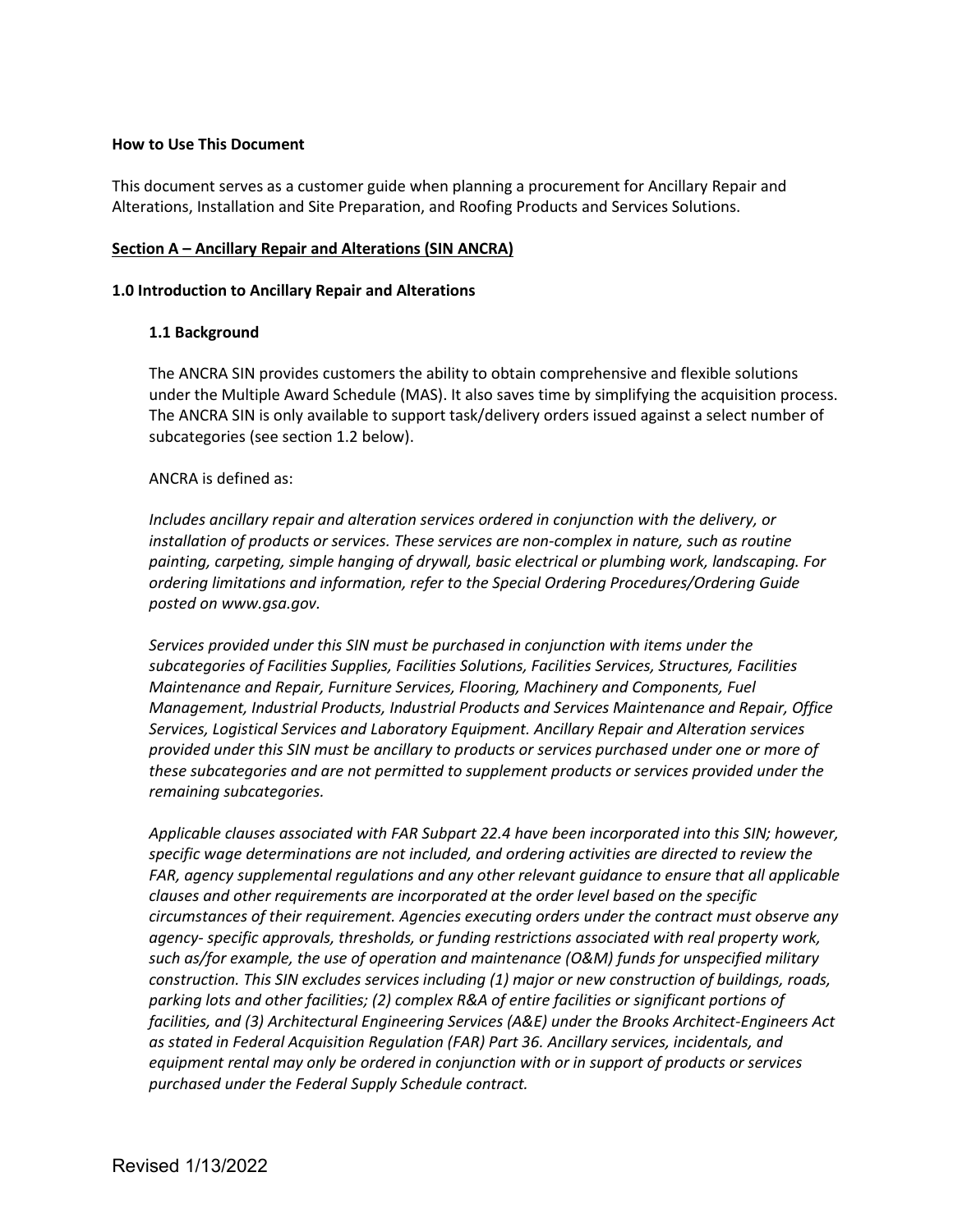

# <span id="page-3-0"></span>**1.2 Allowable Subcategories for ANCRA**

 Ancillary R&A services provided under the ANCRA SIN can only be purchased in conjunction with items under the following MAS subcategories:

| Category                                          | Subcategory(ies)                                                                  | <b>Point of Contact</b>                                          |
|---------------------------------------------------|-----------------------------------------------------------------------------------|------------------------------------------------------------------|
| <b>Facilities</b>                                 | <b>Facilities Supplies Structures</b>                                             | Haley Naegle 817-850-8444<br>masfacilities@gsa.gov               |
|                                                   | <b>Facilities Solutions</b><br><b>Facilities Services</b>                         | Aletha Pelham<br>816-823-2456                                    |
|                                                   | <b>Facilities Maintenance and Repair</b>                                          | masfacilities@gsa.gov                                            |
| <b>Furniture and Furnishings</b>                  | <b>Furniture Services Flooring</b>                                                | Shaun Kelly<br>(267) 331-0065<br>masfurniture@gsa.gov            |
| <b>Industrial Products and</b><br><b>Services</b> | Fuel Management Industrial<br>Products<br><b>Industrial Products and Services</b> | Haley Naegle 817-850-8444<br>masindustrial@gsa.gov               |
|                                                   | Maintenance and Repair<br><b>Machinery and Components</b>                         | Eric VanderVeen<br>$(202 - 394 - 2799)$<br>masindustrial@gsa.gov |
| Office Management                                 | <b>Office Services</b>                                                            | Shaun Kelly (215) 446-5062<br>masofficemanagement@gsa.gov        |
| <b>Professional Services</b>                      | <b>Logistical Services</b>                                                        | Kristann Montague (253) 931-7180<br>psscopereviews@gsa.gov       |
| <b>Scientific Management</b><br>and Solutions     | Laboratory Equipment                                                              | Haley Naegle 817-850-8444<br>masscientific@gsa.gov               |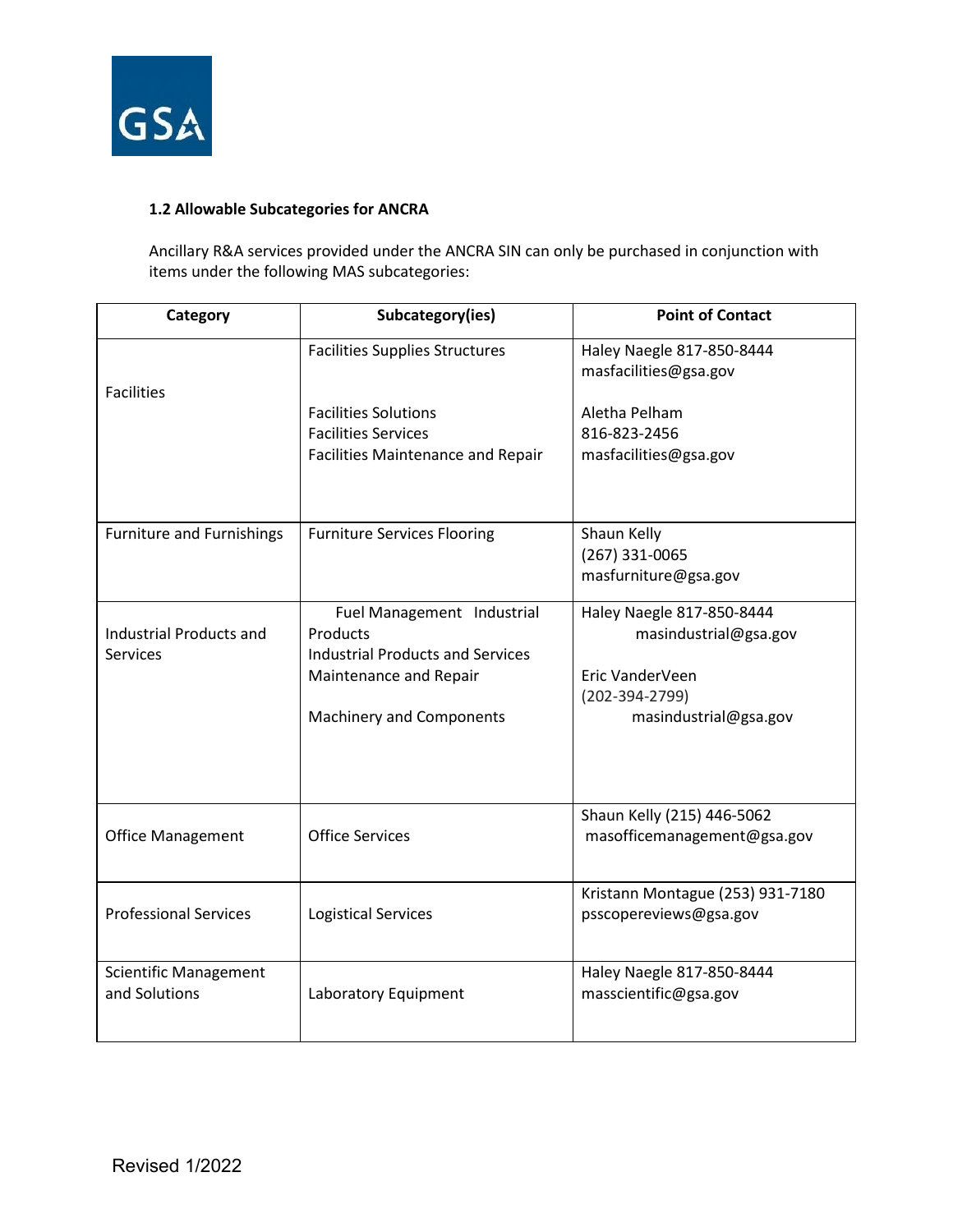

# <span id="page-4-0"></span>**2.0 Guidance for Use of ANCRA**

All the following criteria must be met before including the ANCRA SIN in your Request for Quote (RFQ), blanket purchase agreement, or delivery/task order.

#### <span id="page-4-1"></span>**2.1 Work is Incidental to Requirement**

 ordered from the MAS contractor who is providing the underlying product or service and must be awarded on the same order. The ANCRA work must be incidental to the primary products and/or ANCRA SIN services are not to be the sole or primary purpose of the work to be purchased under the delivery order, task order or Blanket Purchase Agreement (BPA). ANCRA services shall only be services offered under the applicable subcategories.

#### <span id="page-4-2"></span> **2.2 Work is Not Major or New Construction**

The ANCRA SIN excludes the following:

- Major or new construction of buildings, roads, parking lots and other facilities;
- Architect–Engineering Services (A&E) subject to Public Law 92-582 (Brooks Act)

#### <span id="page-4-3"></span> **2.3 Work is Not Complex or Related to a Significant Portion of the Facility**

The following shall be considered when determining complexity and significance:

- Primary purpose of the work;
- Dollar value of ANCRA items in relation to other SINs;
- Duration of project;
- Variety of trades involved;
- Change in structural functionality (e.g., load-bearing walls, floor loading, etc.);
- Change in space quality (e.g., heating, cooling, etc.);
- availability, material transport and storage, employee swing space, coordination with • Project activities (e.g., amount of dust and debris, noise abatement, loading dock tenants, potential of damage to building, security escorts, etc.); and
- Special situations (e.g., historic buildings, asbestos, lead paint, PCBs, storage tanks, etc.)

 simple hanging of drywall, basic electrical and plumbing, landscaping, and similar non-complex It is the responsibility of the ordering activity Contracting Officer (CO) to determine complexity and scope. The items for consideration will vary and differ from project to project, but if the work is determined to be complex, the ANCRA SIN cannot be used. ANCRA work is solely related to repair, alterations, delivery or installation of products or services – purchased under the qualifying subcategories – and is routine and non-complex in nature, such as routine painting, carpeting, services.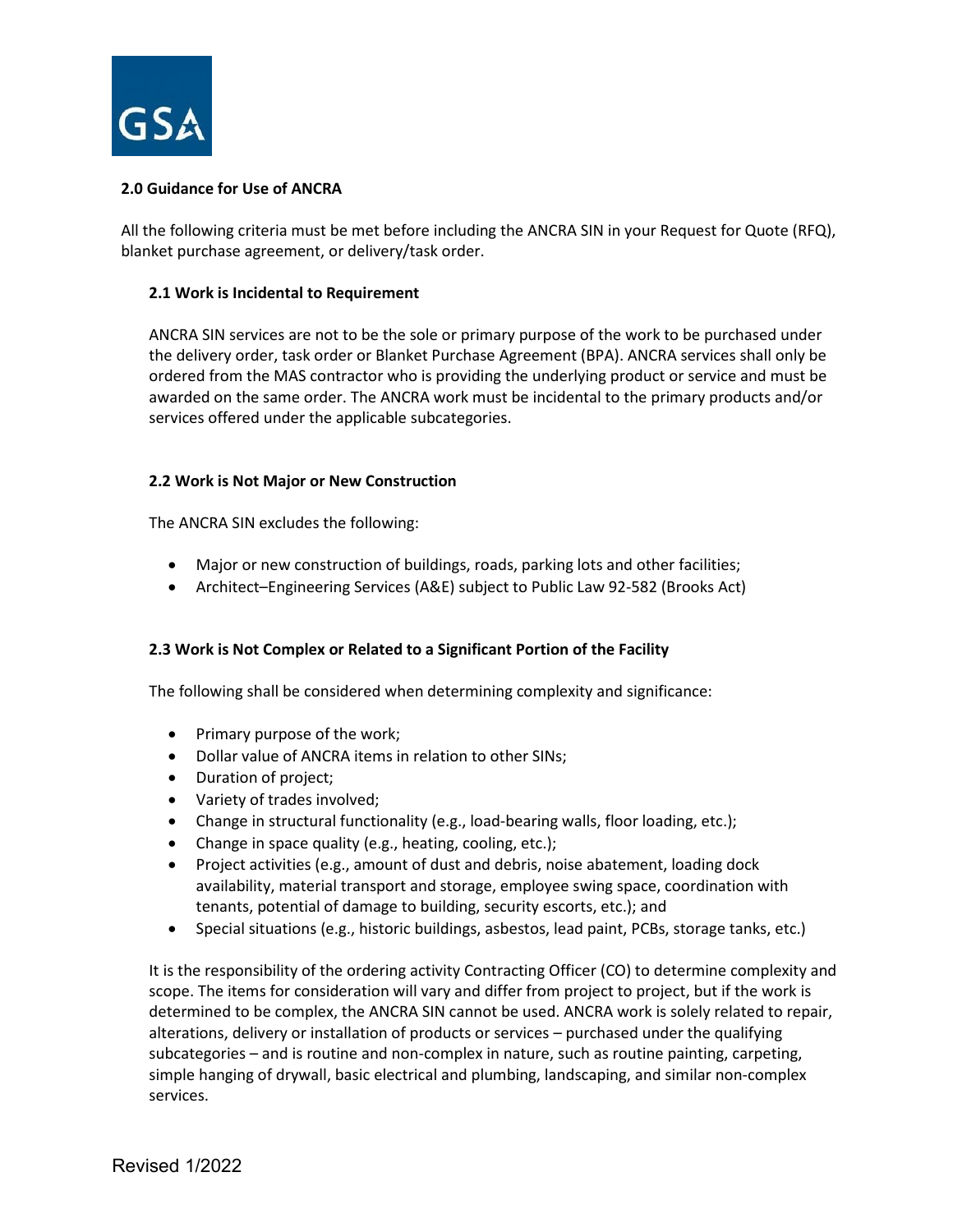

# <span id="page-5-0"></span>**2.4 Work is Not Architect-Engineer (A&E) Services**

 A&E services are not authorized under the Multiple Award Schedules program. The below is an excerpt from FAR 36.601-4.

FAR 36.601-4 Implementation

 (a) Contracting officers should consider the following services to be "architect–engineer services" subject to the procedures of this subpart:

1. Professional services of an architectural or engineering nature, as defined by applicable state law, which the state law requires to be performed or approved by a registered architect or engineer.

2. Professional services of an architectural or engineering nature associated with design or construction of real property.

 thereto (including studies, investigations, surveying and mapping, tests, evaluations, reviews, preparation of operating and maintenance manuals and other related services) that logically or justifiably require performance by registered architects or engineers or their 3. Other professional services of an architectural or engineering nature or services incidental consultations, comprehensive planning, program management, conceptual designs, plans and specifications, value engineering, construction phase services, soils engineering, drawing employees.

 pursuant to section 36.601 from registered surveyors or architects and engineers. Mapping traditionally understood or accepted architectural and engineering activities are not 4. Professional surveying and mapping services of an architectural or engineering nature. Surveying is considered to be an architectural and engineering service and shall be procured associated with the research, planning, development, design, construction, or alteration of real property is considered to be an architectural and engineering service and is to be procured pursuant to section 36.601. However, mapping services that are not connected to incidental to such architectural and engineering activities or have not in themselves traditionally been considered architectural and engineering services shall be procured pursuant to provisions in parts 13, 14, and 15.

# <span id="page-5-1"></span> **2.5 Work is Not in a GSA Public Building Service (PBS) leased space**

ANCRA SIN cannot be used when the work to be performed will occur in a GSA PBS leased space.

# <span id="page-5-2"></span>**2.6 If Desired Work is in Federally Owned Space Managed by GSA PBS and Approval Has Been Obtained**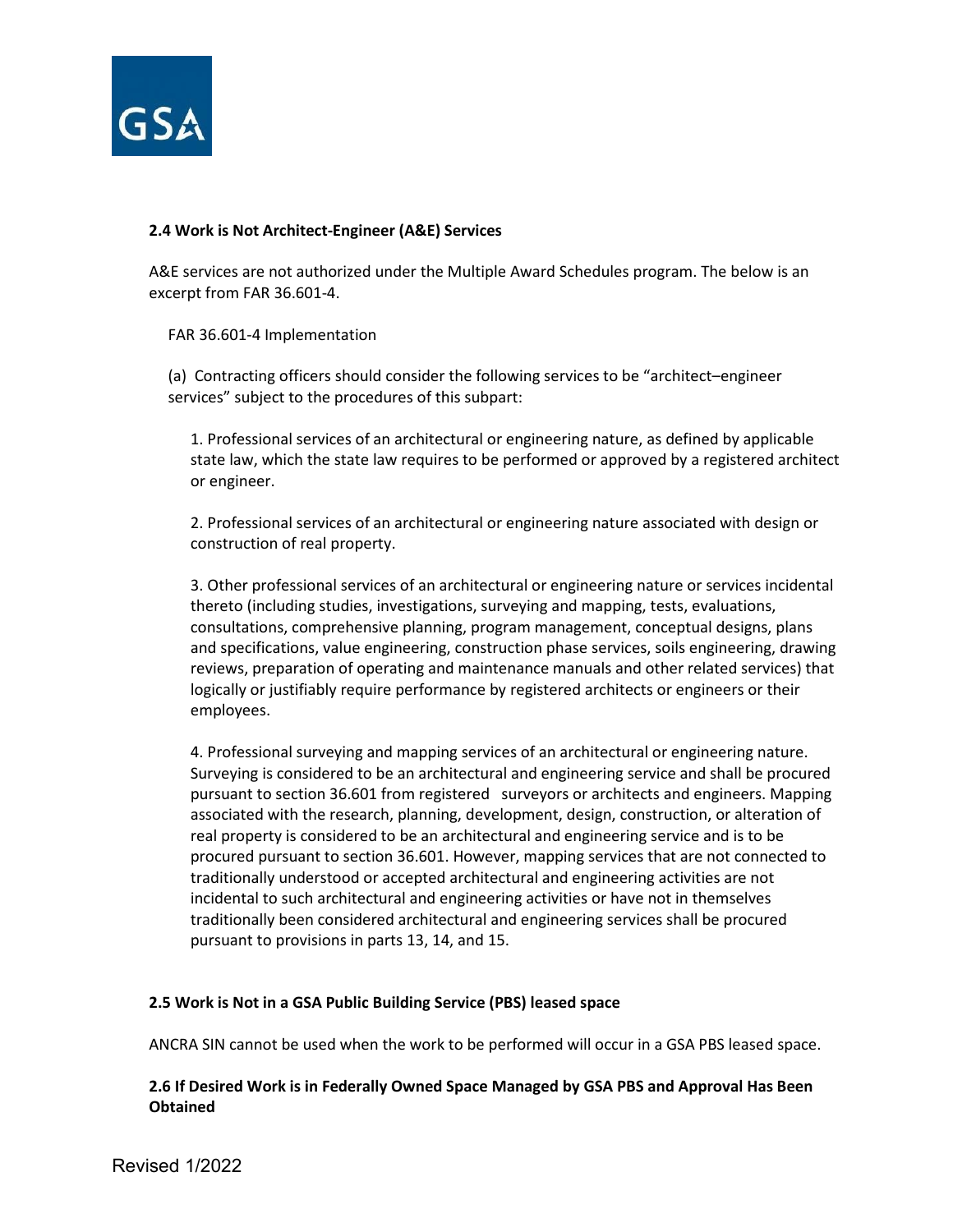

 government. Written approval is required before any ancillary R&A service may be ordered. ordering organization must provide the MAS contractor written evidence of delegation of authority Only PBS has the legal authority to delegate ANCRA work to the executive branch of the federal When the value of the ANCRA work is greater than the Simplified Acquisition Threshold, the signed by the PBS Regional Administrator (RA).

#### <span id="page-6-0"></span> **2.7 Any Applicable Davis-Bacon and Miller Act Clauses are Included**

 It is the responsibility of the ordering activity to determine applicability of Davis-Bacon and the Miller Act, as well as any supplemental clauses to be included in the RFQ.

# <span id="page-6-1"></span> **2.8 The CO has the required warrant for construction**

Be aware that ordering organizations may require a warrant specifically for construction.

#### <span id="page-6-2"></span>**3.0 Inspection of Ancillary Repair and Alterations Work**

 Upon completion of any ANCRA work performed in federally owned space managed by PBS, the work must be inspected by the PBS's building manager and/or Contracting Officer's Representative (COR) (to verify that the work conforms to the building standards) before payment is submitted to the MAS contractor.

## <span id="page-6-3"></span> **4.0 Quick Reference for Use of Ancillary Repair and Alterations (ANCRA) SIN**

| <b>Questions</b>                                                                                          |  |
|-----------------------------------------------------------------------------------------------------------|--|
| Is the R&A work incidental to the products or services the<br>corresponding MAS?                          |  |
| Is the work not for major or new construction of buildings, roads,<br>parking lots or other facilities?   |  |
| Is the work not for complex ancillary R&A of an entire facility or<br>significant portions of a facility? |  |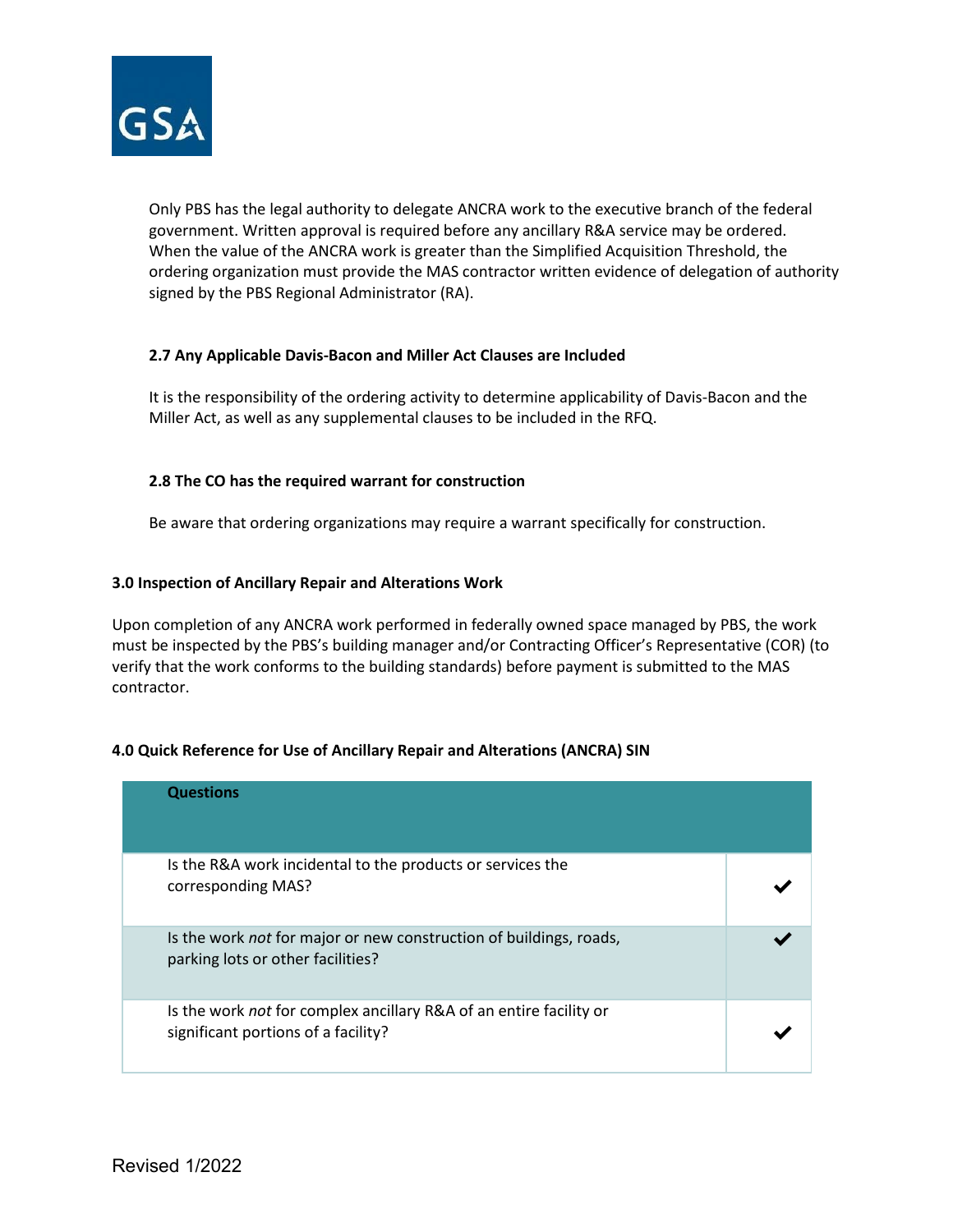

| Is the work not for A&E services?                                                                                          |  |
|----------------------------------------------------------------------------------------------------------------------------|--|
| Is the work not in PBS leased space?                                                                                       |  |
| If the ancillary R&A work is to be performed in federally owned space<br>managed by PBS, have you obtained PBS's approval? |  |
| Have you reviewed FAR Part 36 to determine if Davis-Bacon and<br>Miller Act clauses should be included in your RFQ?        |  |
| Have you ensured that the CO has the appropriate warrant type<br>authorization?                                            |  |

#### <span id="page-7-0"></span>**Section B – Installation and Site Preparation Services (SIN 238910)**

#### <span id="page-7-1"></span>**1.0 Introduction to Installation and Site Preparation Services SIN (238910)**

#### <span id="page-7-2"></span>**1.1 Background**

 The Installation and Site Preparation Services SIN provides federal customers the ability to obtain services, when ordered in conjunction with buildings and structures, building materials, storage comprehensive and flexible solutions for federal customers. Under this SIN, products ordered under another SIN of the corresponding MAS category can include installation and site preparation tanks/systems, services for alternative energy solutions or power distribution equipment, and fuel dispensing and management systems.

#### <span id="page-7-3"></span>**1.2 Allowable Categories for Installation and Site Preparation Services**

Services provided under the Installation and Site Preparation SIN must be purchased in conjunction with items under the following categories:

| Category | Subcategory(ies) |
|----------|------------------|
|          |                  |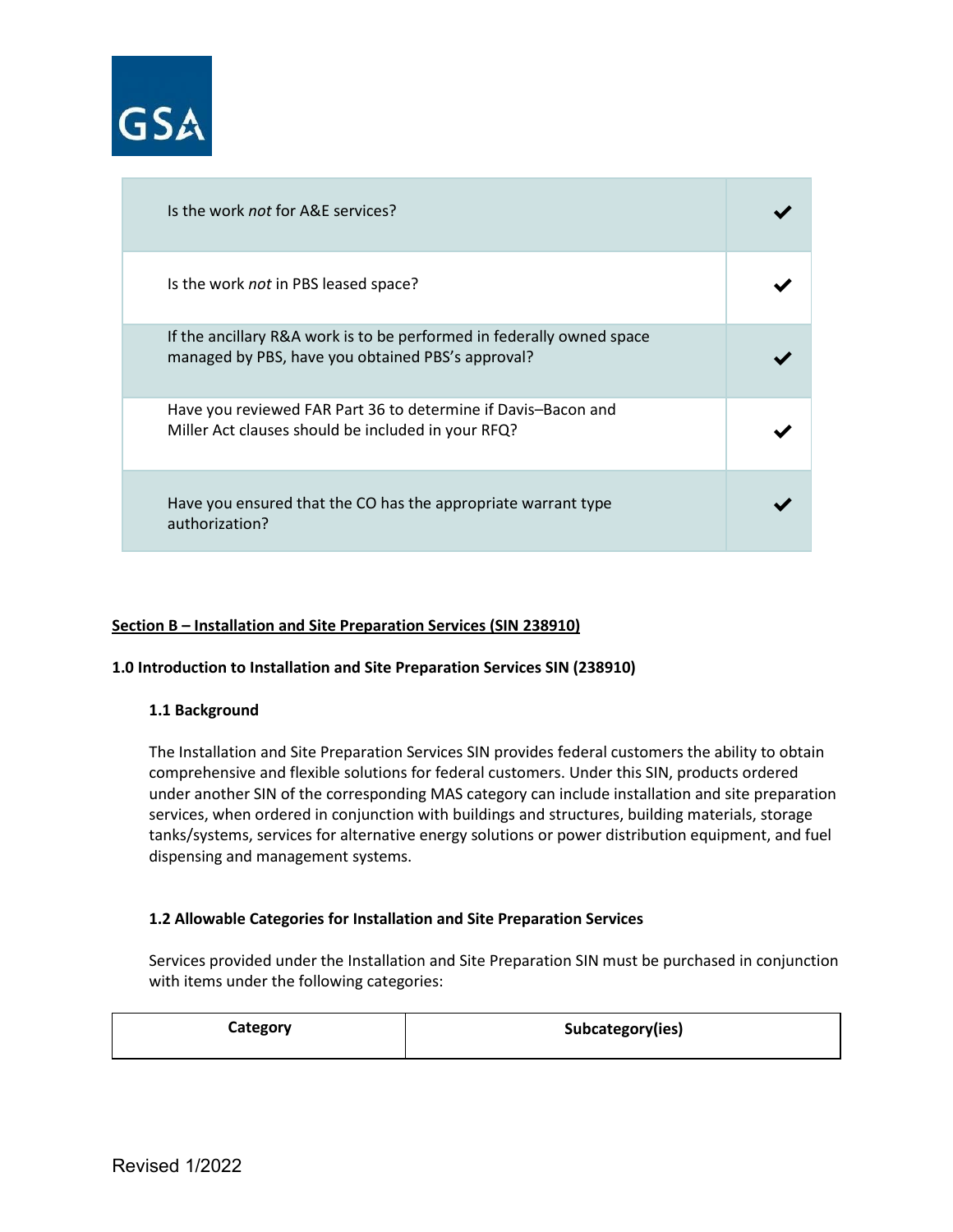

| <b>Facilities</b>                       | <b>Facilities Solutions</b> |
|-----------------------------------------|-----------------------------|
|                                         | <b>Structures</b>           |
| <b>Industrial Products and Services</b> | <b>Industrial Products</b>  |
| Security and Protection                 | <b>Security Systems</b>     |

Installation and Site Preparation Services SIN 238910 are defined as:

Procedures/Ordering Guide posted on [www.gsa.gov.](http://www.gsa.gov/) Include installation and site preparation services ordered in conjunction with buildings and structures, building materials, storage tanks/systems, services for alternative energy solutions or power distribution equipment, and fuel dispensing and management systems purchased under this schedule contract. For ordering limitations and information, refer to the Special Ordering

 *Products and Services subcategory titled "Industrial Products", and the Security and Protection subcategory titled "Security Systems." In addition, the services provided under this SIN must be Installation and Site Preparation services provided under this SIN must be purchased in conjunction with products offered under the Facilities subcategory titled "Structures" and the Industrial ancillary to products or services purchased under these 2 subcategories.* 

 *Applicable clauses associated with FAR Subpart 22.4 have been incorporated into this SIN; however, specific wage determinations are not included, and ordering activities are directed to review the FAR, agency supplemental regulations and any other relevant guidance to ensure that all applicable clauses and other requirements are incorporated at the order level based on the specific circumstances of their requirement. Agencies executing orders under the contract must observe any agency- specific approvals, thresholds, or funding restrictions associated with real property work, such as/for example, the use of operation and maintenance (O&M) funds for unspecified military construction.* 

 *This SIN excludes services including (1) major or new construction of buildings, roads, parking lots Federal Acquisition Regulation (FAR) Part 36. Ancillary services, incidentals, and equipment rental and other facilities; (2) complex R&A of entire facilities or significant portions of facilities, and (3) Architectural Engineering Services (A&E) under the Brooks Architect-Engineers Act as stated in may only be ordered in conjunction with or in support of products or services purchased under the Federal Supply Schedule contract.* 

#### <span id="page-8-0"></span>**2.0 Guidance for Use of Installation and Site Preparation Services SIN 238910**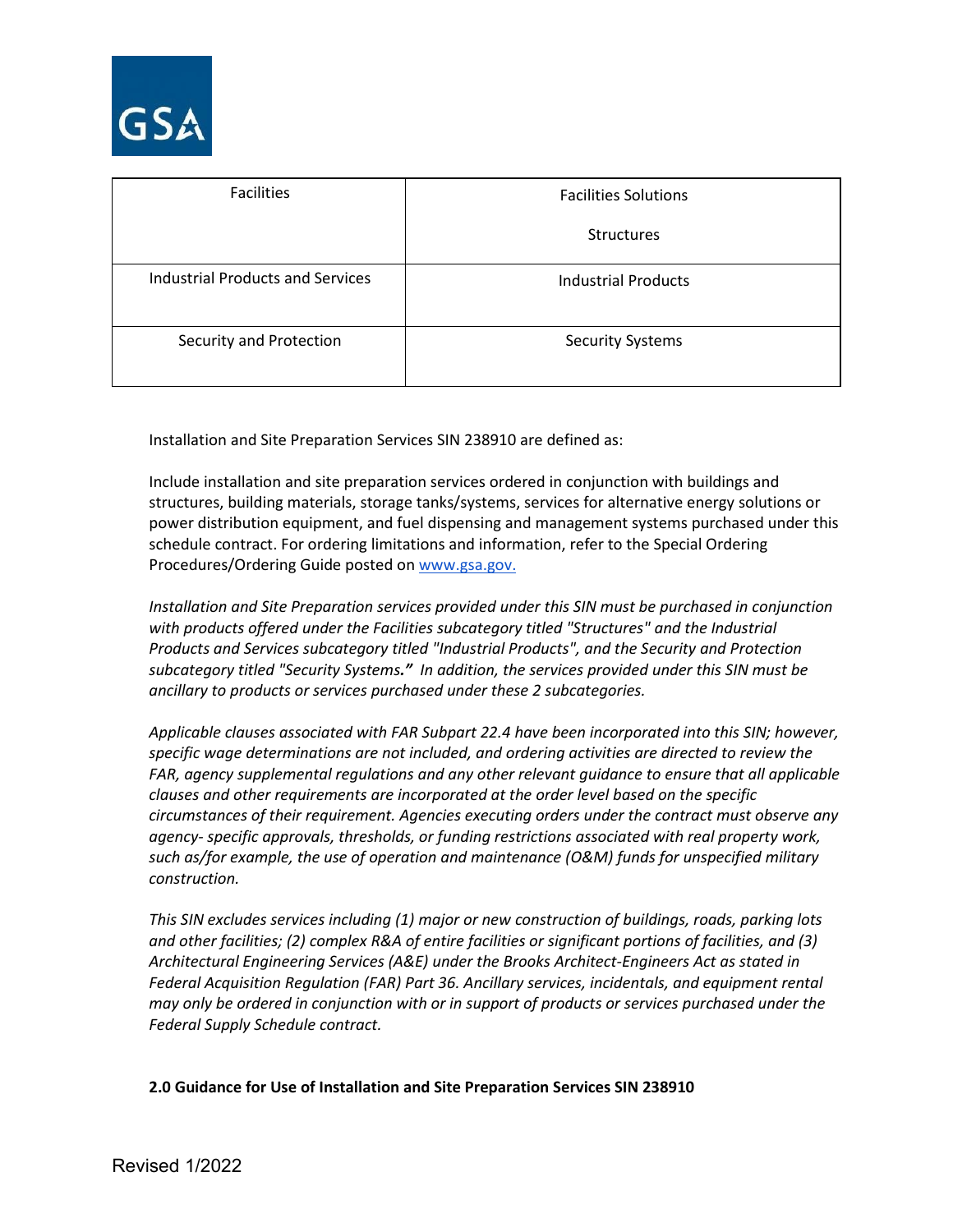

When including installation and site prep services as part of your Request for Quote (RFQ), blanket purchase agreement, or delivery or task order, refer to the following guidance.

## <span id="page-9-0"></span>**2.1 Defining the scope of work to be performed**

 essential for the ordering agency's statement of work to include an accurate description of the Defining and issuing the statement of work for installation and site preparation services - it is work required and definition of scope to facilitate realistic quotations. The statement of work shall clearly inform the contractor of all bonding requirements and any required insurance amounts.

#### <span id="page-9-1"></span>**2.2 Quotes should include the following**

 quote for services to be performed under this SIN based on the ordering agency's statement of work. Should the contractor not be able to meet all requirements in the statement of work, the Defining and requesting specific quote response requirements will facilitate useful quotations. The ordering agency shall consider only *fixed priced quotes*. Federal agencies should request separate contractor's quote must specifically identify the items which have not been included in the quoted price (To be identified as open market). Federal agencies should ask contractors to clearly define the specific scope of services to be performed relative to the product being purchased.

# <span id="page-9-2"></span> **2.3 Any Applicable Davis-Bacon and Miller Act Clauses are Included**

 regulations. Performance clauses will be modified for each job by the requiring agency. Any agency specific clauses which may apply based on agency regulations or requirements must be added and must be cited in the statement of work. All payments and orders must be placed with the prime contractor. All construction work must be guaranteed for any defect in workmanship It is the agency's responsibility to comply with Construction Contract Clauses and Davis-Bacon Agencies will negotiate the labor mix, based on the requirements of the SOW, for installation and site preparation requiring construction or ancillary repair and alteration on a project-by- project basis; installation and site preparation shall be priced as a separate line item. The ordering agency is responsible for including the most current version of these clauses and any other applicable clauses into the order. Clauses which require "fill-ins" must be completed by the ordering agency. and materials.

#### <span id="page-9-3"></span>**2.4 Work is Not A&E Services**

Installation and site prep services performed under a MAS contract shall not include A&E services. The ordering organization needs to determine that the work is not an A&E service, as described in FAR 36.601-4 (found below).

FAR 36.601-4 Implementation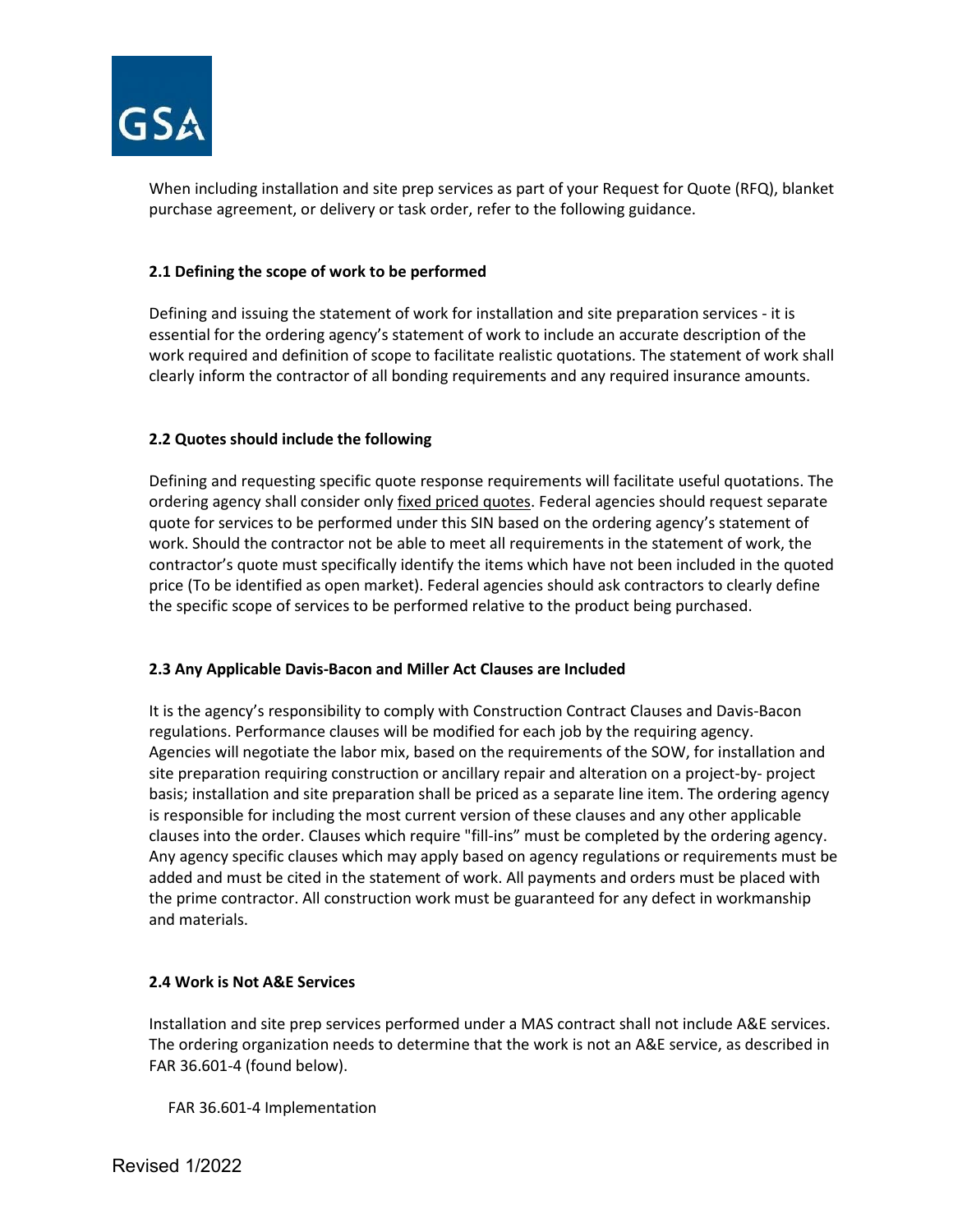

 (a) Contracting officers should consider the following services to be "architect–engineer services" subject to the procedures of this subpart:

 applicable state law, which the state law requires to be performed or approved by a 1. Professional services of an architectural or engineering nature, as defined by registered architect or engineer.

2. Professional services of an architectural or engineering nature associated with design or construction of real property.

 evaluations, consultations, comprehensive planning, program management, conceptual designs, plans and specifications, value engineering, construction phase services, soils 3. Other professional services of an architectural or engineering nature or services incidental thereto (including studies, investigations, surveying and mapping, tests, engineering, drawing reviews, preparation of operating and maintenance manuals and other related services) that logically or justifiably require performance by registered architects or engineers or their employees.

4. Professional surveying and mapping services of an architectural or engineering nature. Surveying is considered to be an architectural and engineering service and shall be procured pursuant to section 36.601 from registered surveyors or architects and engineers. Mapping associated with the research, planning, development, design, construction, or alteration of real property is considered to be an architectural and engineering service and is to be procured pursuant to section 36.601. However, mapping services that are not connected to traditionally understood or accepted architectural and engineering activities are not incidental to such architectural and engineering activities or have not in themselves traditionally been considered architectural and engineering services shall be procured pursuant to provisions in parts 13, 14, and 15.

#### <span id="page-10-0"></span> **2.5 The CO has the Appropriate Warrant Type**

Be aware that ordering organizations may require a warrant specifically for construction.

#### <span id="page-10-1"></span>**3.0 Contact Information**

**Scope and Suitability:**  Haley Naegele 817-850-8444 [haley.naegele@gsa.gov](mailto:haley.naegele@gsa.gov) Senior Procurement Analyst Greater Southwest Acquisition Center

Revised 1/2022